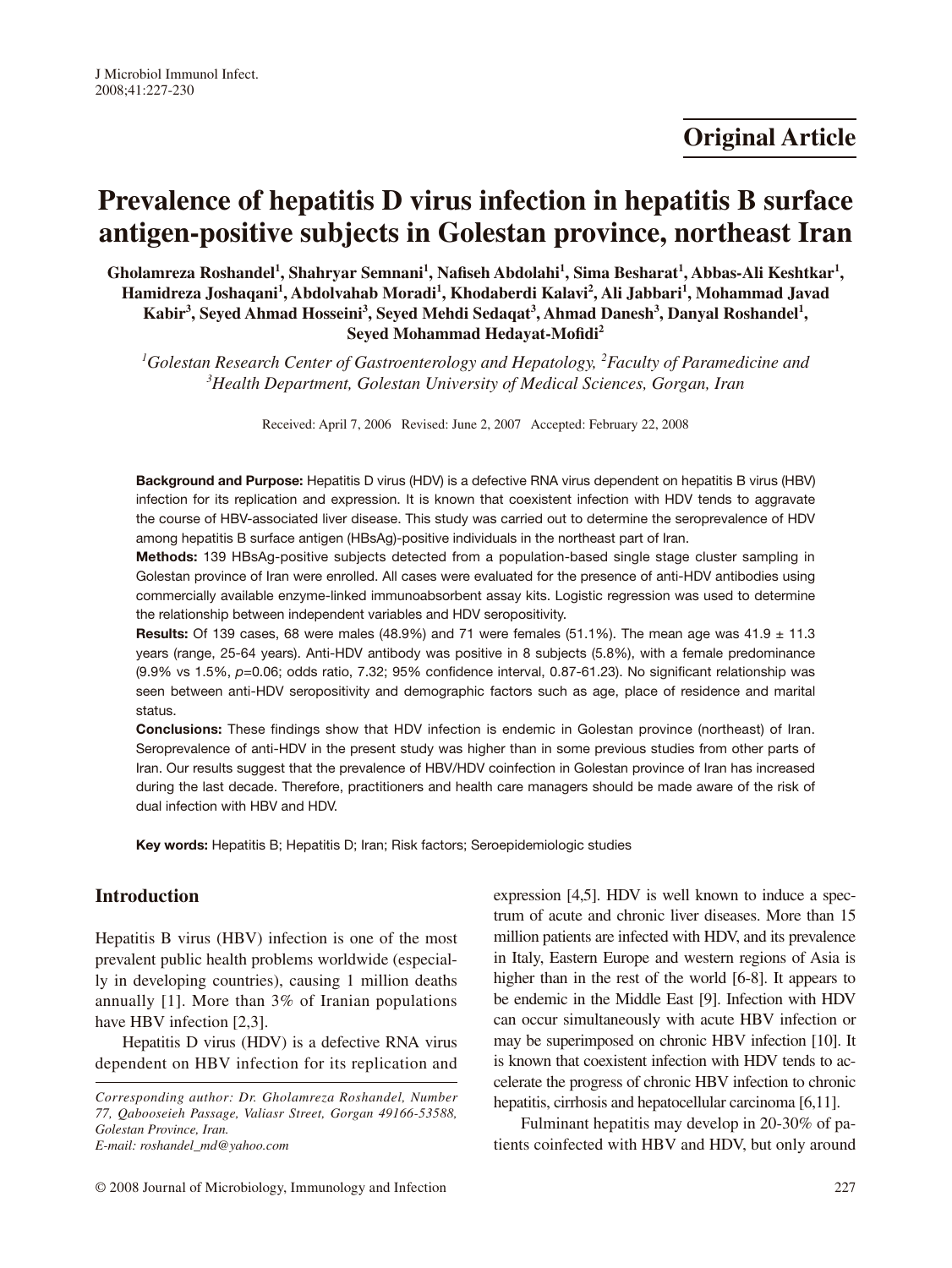2% of patients infected with isolated HBV experience this complication [5].

This study was carried out to determine the seroprevalence of HDV virus among hepatitis B surface antigen (HBsAg)-positive individuals in the Golestan province, in northeast Iran.

## **Methods**

A population-based cross-sectional study was conducted in the Golestan province of Iran during 2004 to 2005. A total sample size of 1850 subjects was enrolled using a single-stage cluster sampling method. To achieving this sample, 92 clusters were selected using a systemic random sampling according to most recent census data in the Golestan province of Iran (2004-2005). In each cluster, 20 subjects were explored for HBsAg using an enzyme-linked immunoabsorbent assay (ELISA) kit (DiaSorin SpA, Saluggia, Italy) [sensitivity, 100.0%; specificity, 98.8%]. 164 of 1850 subjects (8.9%) were found to be positive for HBsAg. Unfortunately, the serum samples of 25 HBsAg-positive subjects were inadequate or had been lost during the sampling phase. Therefore, 139 of the HBsAg-positive subjects were enrolled in our study. An approximately 2-mL blood sample was collected from each subject. Serum was separated under complete aseptic conditions and then stored at –70°C until use. Anti-HDV antibody was detected using an ELISA kit (Radim SpA, Pomezia, Italy) [sensitivity, >98%; specificity, >98%]. All data were analyzed using the Statistical Package for the Social Sciences (SPSS) for Windows (Version 12.0; SPSS, Chicago, IL, USA) and STATA (Version 8; StataCorp LP, College Station, TX, USA) software packages. Proportions were compared by chi-squared and Fisher's exact tests. Logistic regression was used to determine the relationship between independent variables and HDV seropositivity. *p* Values of <0.05 were considered significant. Variables with  $p$  values of  $\leq 0.1$  were analyzed by multivariable logistic regression. Model fitness was assessed by Hosmer-Lemeshow statistics.

## **Results**

Of the 139 cases, 68 were males (48.9%) and 71 were females (51.1%). The mean age was  $41.89 \pm$ 11.30 years (range, 25-64 years). Demographic characteristics of the subjects are summarized in Table 1. Of the 139 cases, eight were found to be reactive for anti-HDV antibodies, yielding an overall HDV

Table 1. Demographic characteristics of the study subjects

| Variable                    | Number of cases $(\%)^a$ |  |
|-----------------------------|--------------------------|--|
| Gender                      |                          |  |
| Male                        | 68 (48.9)                |  |
| Female                      | 71 (51.1)                |  |
| Age (years)                 |                          |  |
| $30$                        | 32 (23.0)                |  |
| $30 - 50$                   | 65 (46.8)                |  |
| >50                         | 42 (30.2)                |  |
| Marital status              |                          |  |
| Married                     | 119 (85.6)               |  |
| Single                      | 20 (14.4)                |  |
| Body mass index ( $kg/m2$ ) |                          |  |
| $<$ 25                      | 53 (38.1)                |  |
| $25 - 29.9$                 | 49 (35.3)                |  |
| 30-34.9                     | 22 (15.8)                |  |
| >35                         | 15 (10.8)                |  |
| Place of residence          |                          |  |
| Urban area                  | 86 (61.9)                |  |
| Rural area                  | 53 (38.1)                |  |

*a* Missing data were deleted.

seroprevalence of 5.8% (95% confidence interval (CI), 2.5-11.0%). Anti-HDV antibody was positive in seven (9.9%; 95% CI, 4.1-19.3%) females and one (1.5%; 95% CI, 0.04-7.9%) male, but the difference was not statistically significant (*p*=0.06) [Table 2]. The prevalence of HDV seropositivity was higher in rural populations than in urban populations (7.5% vs 4.7% respectively), although no significant relationship was seen (*p*=0.48). The seroprevalence of HDV did not significantly differ between age groups. Ten percent of single and 5% of married subjects were positive for anti-HDV antibody, but the difference was not significant (*p*=0.38) [Table 2]. Crude data showed a significant relationship between HDV seropositivity and subjects' body mass index (BMI), HDV infection being significantly higher in severely obese subjects  $(BMI > 35 kg/m<sup>2</sup>)$  than in the reference group (BMI  $\langle 25 \text{ kg/m}^2 \rangle$ . However, significance was not maintained after adjustment for gender on multivariate logistic regression analysis (Table 2).

## **Discussion**

We conducted a seroepidemiological survey of coinfection with HDV in 139 apparently healthy HBsAgpositive individuals living in the Golestan province (northeast part) of Iran. The seroprevalence of anti-HDV antibody was 5.8%, indicating the endemicity of HDV infection in Golestan province. This result was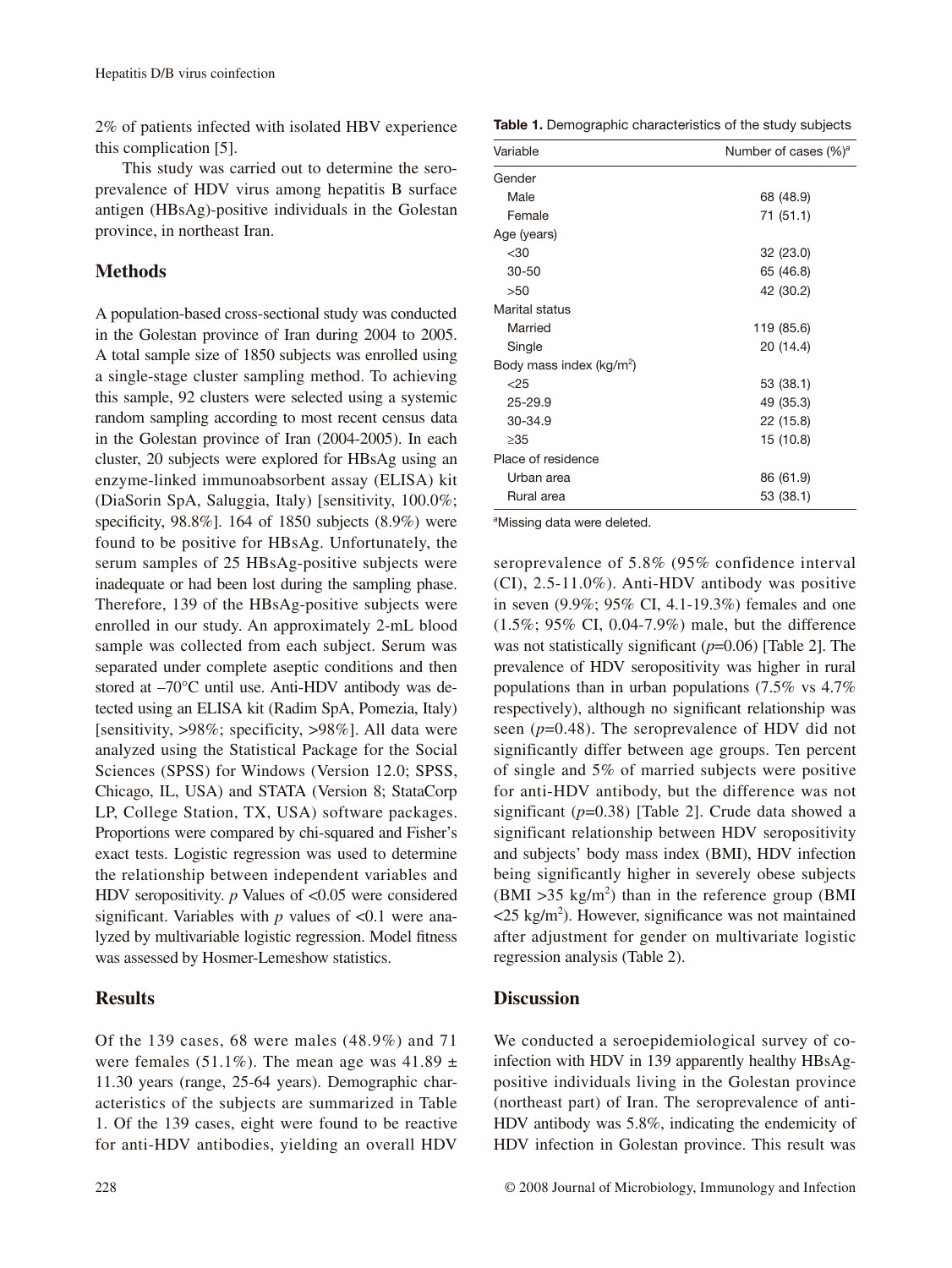| Variable                             | Crude odds ratio (95% CI) | $\boldsymbol{p}$ | Adjusted odds ratio (95% CI) <sup>a</sup> | p    |
|--------------------------------------|---------------------------|------------------|-------------------------------------------|------|
| Gender                               |                           |                  |                                           |      |
| Male                                 |                           |                  |                                           |      |
| Female                               | 7.32 (0.87-61.23)         | 0.06             | 6.24 (0.71-54.55)                         | 0.09 |
| Age (years)                          |                           |                  |                                           |      |
| $30$                                 |                           |                  |                                           |      |
| $30 - 50$                            | $0.63$ $(0.13 - 3.02)$    | 0.57             |                                           |      |
| >50                                  | $0.23(0.2 - 2.38)$        | 0.22             |                                           |      |
| Marital status                       |                           |                  |                                           |      |
| Married                              |                           |                  |                                           |      |
| Single                               | 2.09 (0.39-11.18)         | 0.39             |                                           |      |
| Body mass index (kg/m <sup>2</sup> ) |                           |                  |                                           |      |
| $<$ 25                               |                           |                  |                                           |      |
| 25-29.9                              | $1.11(0.15 - 8.19)$       | 0.92             | $0.83(0.11 - 6.37)$                       | 0.86 |
| 30-34.9                              | 1.11 (0.09-12.85)         | 0.93             | 1.00 (0.08-11.99)                         | 0.1  |
| $\geq 35$                            | 8.5 (1.24-58.23)          | 0.03             | 5.52 (0.76-40.20)                         | 0.09 |
| Place of residence                   |                           |                  |                                           |      |
| Urban area                           |                           |                  |                                           |      |
| Rural area                           | 1.67 (0.40-6.99)          | 0.48             |                                           |      |

Table 2. Relationships between hepatitis D virus seropositivity and sociodemographic factors in hepatitis B surface antigen subjects

Abbreviation: CI = confidence interval

*a* Only variables with *p*<0.1 were analyzed by multivariable logistic regression.

substantially higher than recorded in some previous similar Iranian studies [3,12,13].

Rezvan et al in 1990 detected HDV antibodies in 2.5% of asymptomatic HsAg carriers [12]. Amini et al in 1993 reported the same prevalence (2.4%) of HDV infection in a similar population from Hamadan [13]. In 2000, Hassanjani-Roshan and Taheri from Babol reported HDV positivity in 2% of HBV carriers [3]. In contrast with these results, HDV seropositivity of 6% was reported among HBsAg-positive subjects from Tabriz [14]. Recently, Alavian et al have reported 5.7% HDV seropositivity among HBV-infected subjects in Iran [15]. These results suggest that the prevalence of HBV/HDV co-infection in Iran has increased during the last decade.

In other parts of the world, the seroprevalence of HDV among HBsAg-positive cases was 1.5%, 1.6%, 2.2%, 4%, 16.6% and 24.4% in Yugoslavia [16], Spain [17], Taiwan [18], Mexico [19], Pakistan [20] and Bangladesh [1], respectively. Analysis of the genderrelated seroprevalence of HDV antibody in our study showed that females (9.9%) were more often infected than males (1.5%), in contrast to earlier reports from Babol, Iran [3] and Pakistan [20]. In the present study, subjects living in rural areas showed a higher prevalence of HDV seropositivity than the urban population, and the prevalence of HDV antibody was higher in young and single populations, known to result from high-risk behaviors among these groups. The latter findings are consistent with those of Mumtaz et al [20] from Pakistan.

We found that HDV infection was significantly higher in the severely obese (BMI  $>35$  kg/m<sup>2</sup>) than in other individuals. We did not find this relationship in previous studies and no causal relationship had been proposed between HDV infection and BMI. Therefore, we used multivariate logistic regression to detect possible confounder effects of other variables. After adjustment by multivariate logistic regression, no significant relationship was found between BMI and HDV positivity (Table 2). In fact, our data suggested that gender was more likely to be a correlate of HDV than BMI. However, because the power of our study was low (41%), we could not find a statistically significant relationship between gender and HDV seropositivity. Studies with larger sample sizes are needed to test for this association.

In conclusion, our findings show that HDV infection is endemic in the Golestan province of Iran. The seroprevalence of HDV antibodies in the present study was higher than in some previous studies from other parts of Iran. Our results suggest that the prevalence of HBV/HDV coinfection in Golestan province has increased during the last decade. Therefore, practitioners and health care managers should be made aware of the risk of dual infection with HBV and HDV.